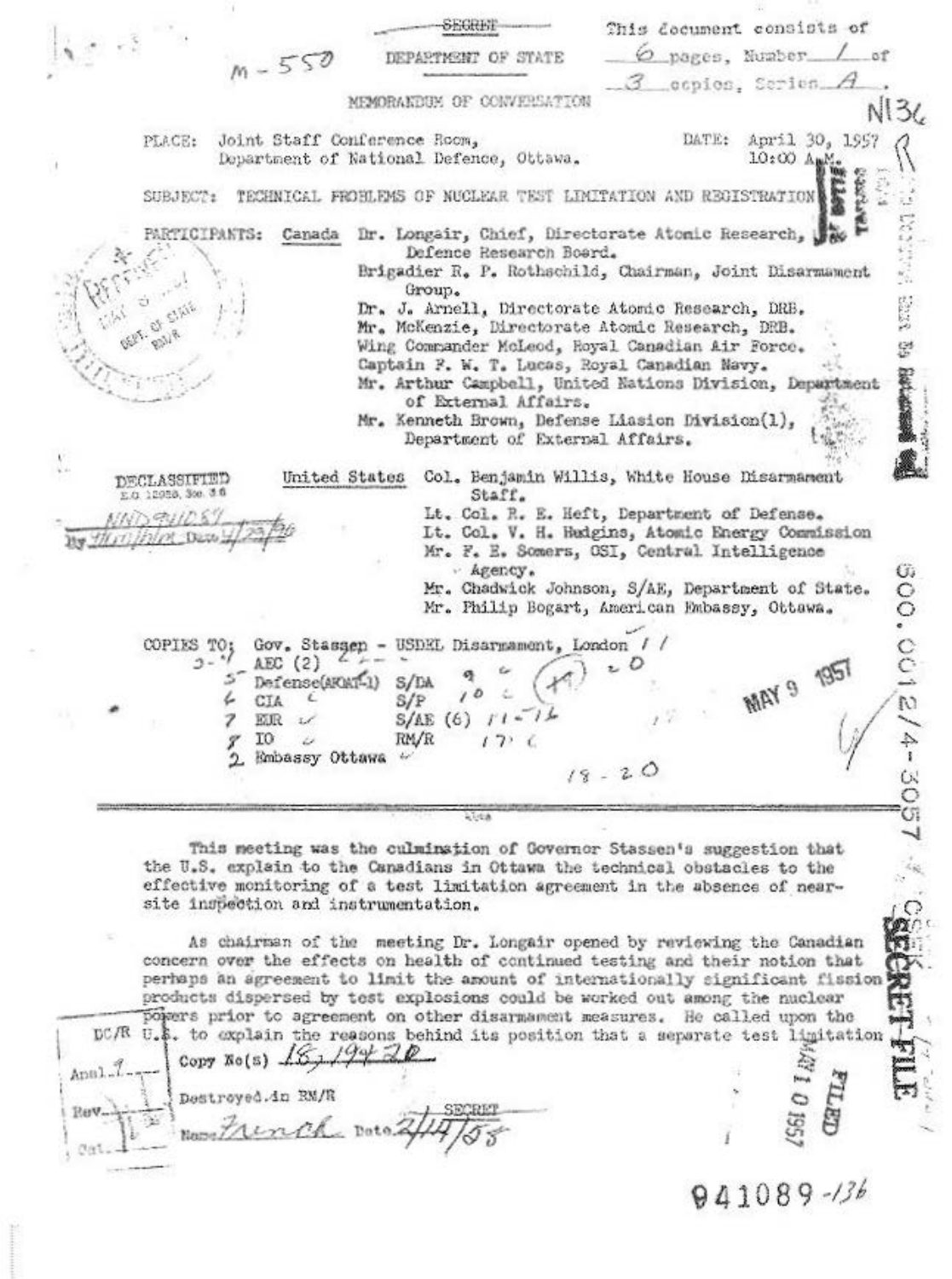agreement would not be technically feasible. He stressed the technical purpose of the meeting.

With Dr. Longsir's consent, Col. Willis offered a few general remarks on the approach to nuclear disarmament being taken by the U.S. Delegation in London. He mentioned the basically defensive philosophy of the U.S. military effort and emphasized the danger that would result from a weakened U.S. military posture. On the other hand, he stressed the unacceptability of an unchecked arms race. He restated the readiness of the U.S. to agree on test cessation, test moratorium or test limitation, provided the conditions were appropriate, 1.e., implementation of safeguarded sgreements to cease production of fissionsble materials for weapons and to transfer increments of past production to internationally-supervised stockpiles. In the meantime, we were prepared to reach agreement on registration and limited international observation of tests, as well as to excercise restraint in testing. Col. Willis concluded by summarizing the Soviet position on tests and nuclear disarmament.

Mr. Johnson pointed out that the primary reason for the U.S. position on test limitations was the necessity for having a free hand to develop improved weapons with which to counter the formidable threat posed by the existing Soviet nuclear capability and growing nuclear stockpile. The other important, but secondary, reason was the infeasibility from the technical standpoint of enforcing a test limitation agreement at the present time. He emphasized that U.S. nuclear testing was premised on the conviction that testing at the current rate has not had and will not have any appreciable effect on health. He said that the U.S. recognized the sincerity of much of the public concern over possible danger to health from continued tests and had attempted to allay this concern by pledging at Bermuda that future testing would be conducted in such a manner as not to increase world radiation to more than a fraction of the levels considered dangerous. Referring further to Annex II of the Bermuda Communique, Mr. Johnson noted that the statement on the present inability to enforce a test limiation agreement for technical reasons was inserted largely at the behest of the U.K. as justification for the switch in its position.

Mr. Johnson said that the Canadian Embassy memorandum given to the Department on April 18 specified three main questions: (1) under what circumstances would it be difficult to detect total yield; (2) why would it be difficult to detect fission product yield; and (3) could the U.S. in connection with a test registration arrangement, safely give out estimates of the fission products which would be released from a test series and which would be of international concern.

Dr. Longair stated that even if agreement were reached on cessation of future production for weapons purposes, it would still be possible to test with fissionable material aiready on hand. He stressed that the principle of test limitation was for the Canadians one of reducing the danger to health.

 $941089 - 137$ 

SECRET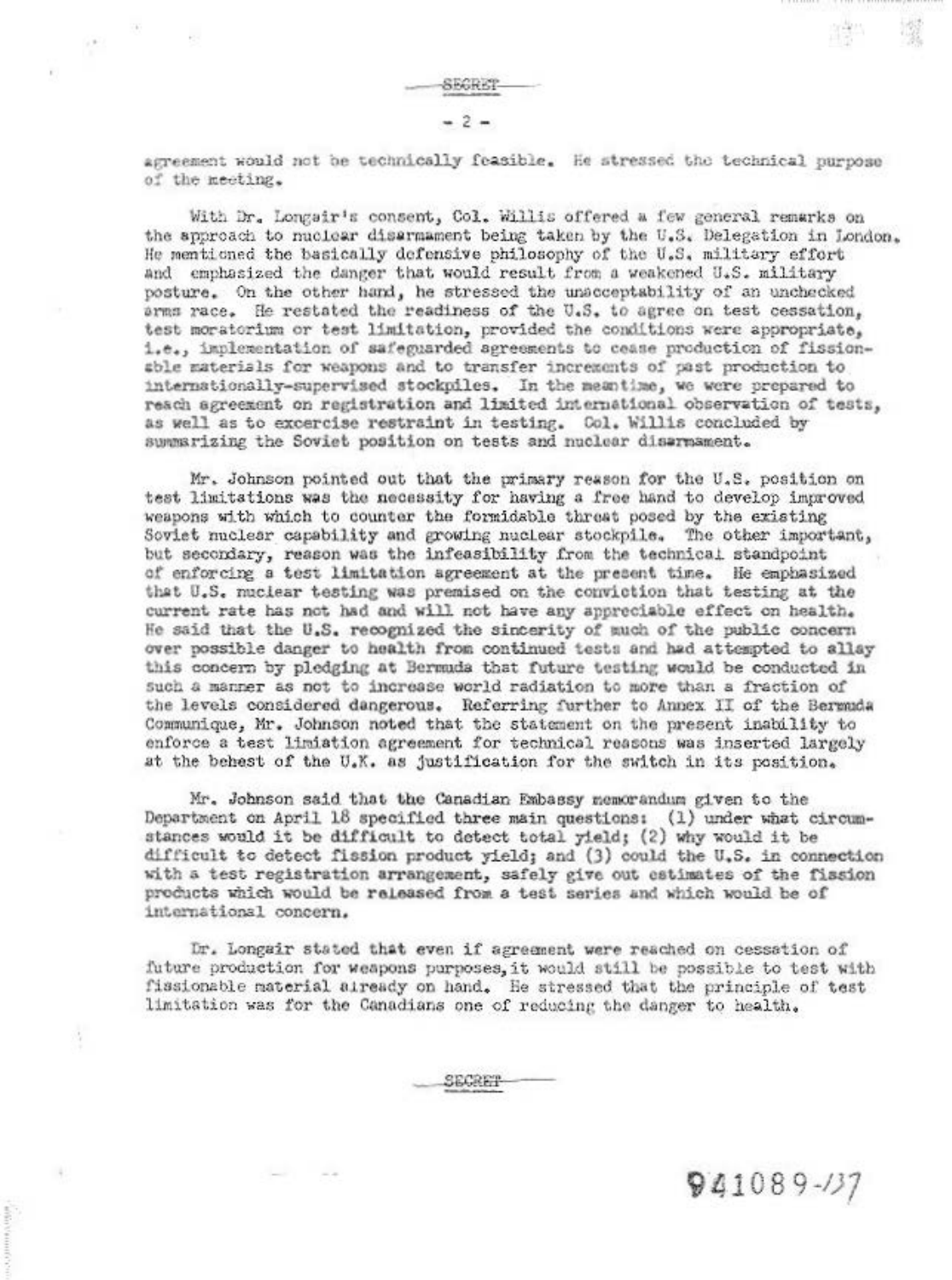$-3 -$ 

At this point, Mr. Somers responded to question (1) above. He related that the U.S. atomic energy detection system is made up of four different methods of detection, viz, seismic, accoustic, electro-magnetic and nuclear debris. The seismic method is designed and installed to discriminate against ocean surf, earthquakes, etc. Its efficiency is dependent upon significant yield, good "coupling" and low background. The accoustic system is oriented toward the USSR, filters in a way to climinate background, and is based on variations in atmospheric pressure. Its efficiency is determined by pulse duration, level of background, yield, height of burst, meteorological conditions. etc. Still very much in the experimental stage is the electro-magnetic method which, when equipment and interference problems are solved, will establish the "sero" time of the nuclear shot. The last method, sampling nuclear debris, is dependent upon prior notification, favorable meteorology and timely intercept. It furnishes the only positive proof that seismic, accoustic or electro-magnetic phenomena were nuclear in character. In summarizing the worth of each of these methods, Mr. Somers said that seismic was good for detecting underwater, underground or low altitude shots but poor for high altitude shots or for shots in highly seismic areas; accoustic was good for medium to high altitude. for high-yield shots and poor for very high altitude, underwater, underground and low-yield shots; electro-magnetic is still experimental and unreliable and nuclear is excellent as long as an intercept is made but poor for determining the time and place of a shot. Hence, the circumstances under which it would be questionable whether we would be able to datect the fact of a nuclear explosion or its total yield are where a shot is exploded at a very high altitude, the test location is unfavorable or unsuspected (e.g. Southern Hemisphere or Antarctic), the testing operation is carefully staged (e.g. destruction of obsolete naval vessel simultaneously with underwater explosion of a nuclear device), two or more shots are set off simultaneously, or the meteorology is adverse. Mr. Somers cited a few examples of Soviet shots which were unsatisfactorily recorded by the detection system. He added, however, that he did not mean to depreciate the system, which was certainly capable of detecting important shots in certain areas of the world and would force the Soviets into elaborate efforts to avoid detection.

In response to Dr. Longair's question whether the energy of a high altitude megaton explosion would not reach the lower atmosphere and be recorded in some manner, Mr. Somers gave his opinion that in the rarified atmosphere the explosion would not create a shock wave and hence would not be detected by the accoustic system. Seismic would not record the shot nor would there be readily identifiable debris. Dr. Longair asked what was the dividing line between medium and high altitude explosions. Mr. Somers and Col. Hudgins indicated that high altitude for megaton devices began at about 100,000 feet. Dr. Longair asked how accurately the U.S. detection system could measure the total yield. Mr. Somers said the accuracies of intelligence estimates normally carry a reliability of a factor of two (if the system recorded a one megaton explosion, the explosion in fact may have been either as small as 500 kilotons or as great as two megatons) but that the reliability of the yield figure for each shot is assessed on an individual basis. Factors affecting the reliability are the number of signals received, their strength, and the number of methods by which indicators are received.

 $941089 - 138$ 

Huit B?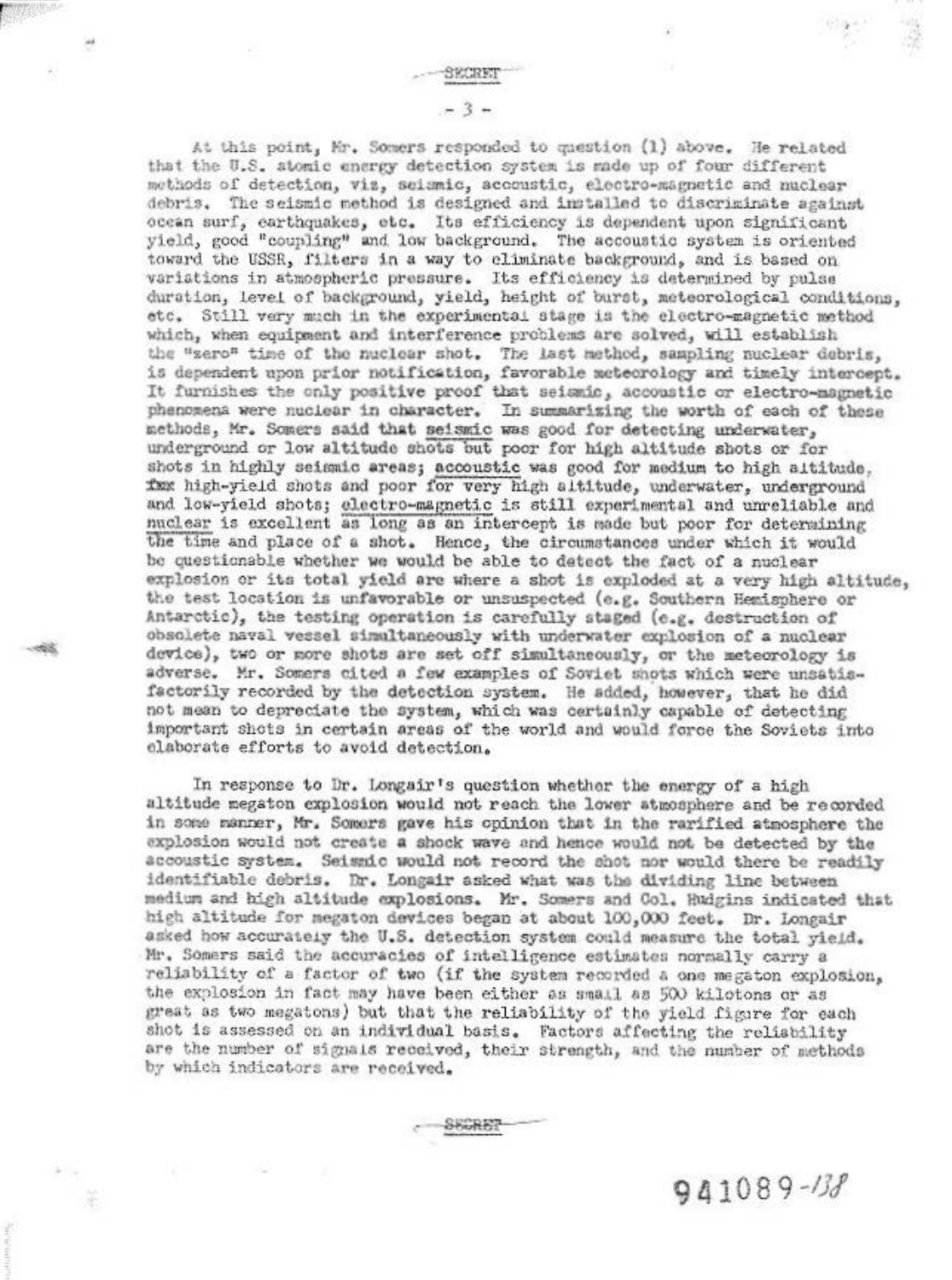## $-11 -$

At this point, Col. Heft addressed himself to question (2) above, i.e. the reasons why the yield of fission products from a nuclear test would be difficult to detect. Col. Heft said his answer was based on the following assumptions:

- The major source of fission products is the megaton-class of weapons;  $\mathbf{L}$ hence, we need only to consider these.
- 2. The yield of all megaton-class weapons derives partly from fission and partly from fusion.
- 3. Physical detection methods measure the total yield.

He said that if these assumptions are accepted, it must be concluded that information on fission yield must come from analysis of nuclear debris. There are two ways of going about this: (1) determine the absolute fission yield from debris analysis; or (2) determine the ratio of fission yield to fusion yield from debris analysis; which ratio when combined with an independent total yield measure could be used to deduce the fission yield. However, Col. Heft noted, both of these methods are inadequate. Regarding the first method (absolute yield from debris analysis), he pointed out that debris consists of condensable residue from the test. By analysis we can determine the number of fissions per atom of uranium or per atom of plutonium or per atom of iron or per stom of any of a number of possible components. However, unless we know the original total number of atoms of uranium, plutonium or iron in the weapon, we cannot determine the total number of fissions which have occurred. The original amount of material in a foreign weapon are unknown; therefore, absolute fission yield determination fails. As for the second method (fissionfusion ratio from debris analysis), Col. Heft stated as follows. Debris contains condensable residues of a test. The products of fusion reactions are such things as alpha particles, tritium and neutrons, which do not condense. Therefore, the debris samples contain no direct indicator of the amount of fusion which may have occurred. An indirect indicator of fusion reactions may be the reaction products produced from the heavy elements by high energy neutrons from fusion. However, these products represent only a fraction of the total such neutrons which may have been produced and hence can only be used to set a lower limit on the fusion-energy-to-fission-energy ratio. If the high energy neutron reaction products tell us that a minimum of 5% of the energy came from fusion, and if we assume the existence of the possibility that almost 100% of the energy may have come from fusion, then the uncertainty about the fusion-fission ratio is a factor of almost 20%. Therefore, one could not disprove a statement by the USSR that only 100 KT of a 10MT test was fission if they chose to misrepresent the actual fission yield.

Mr. McKenzie asked if amounts of heavy element neutron capture products could not be used as an index of the fusion yield. Col. Heft replied that the amounts of these are dependent only on the number of neutrons which actually entered the heavy material and still left you without information on the number of neutrons which had not left the fuel.

 $941089 - 139$ 

SHIRT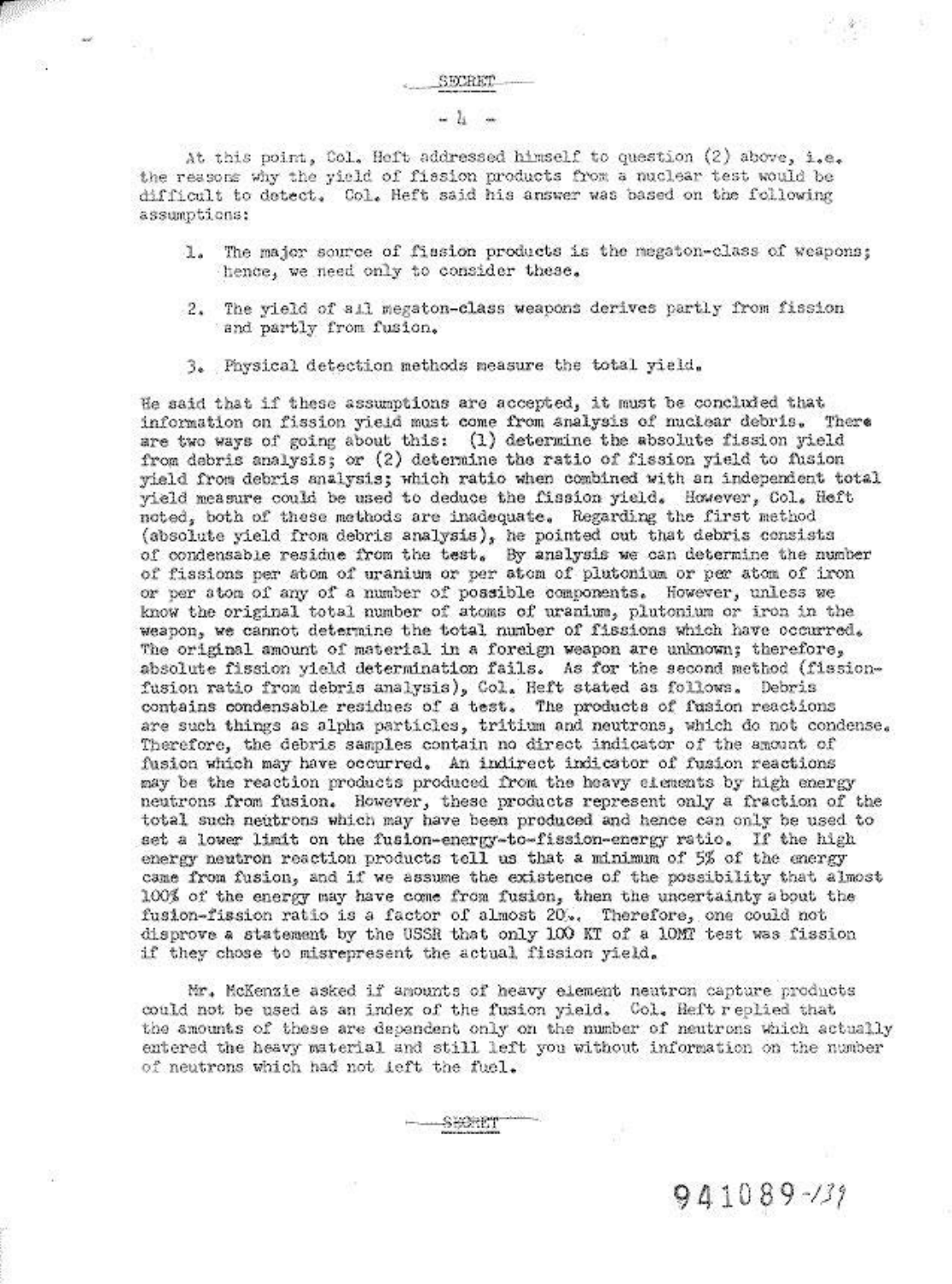SKORET  $-5-$ 

Dr. Longair asked if we were propared to discuss the distribution of fission products through the troposphere and stratosphere. Col. Heft replied that distribution from the stratosphere was the subject of an intensive experimental study at the present time. He added that the tropospheric storage time was short -- on the order of 30 days.

Dr. Longair asked if it would not be possible to detect gross deviations from the terms of a limitation agreement, inssmuch as it is the great explosion that is of concern from the health standpoint. Col. Heft referred back to his statement on the possibility of being accurate in your measurements of fission yield only to within a factor of 20.

Dr. Longair then asked how "clean" the "clean" weapons were. Col. Hudgins said that we can see right now really clean weapons. He noted that at the last test series fallout had been greatly reduced by modifications in the bomb design and the method of firing. In this connection, he noted, the announcement of the fission yield from a test might disclose classified weapons data.

Dr. Longair asked if access to the testing site would give as much as 25 per cent accuracy. Mr. Somers said to obtain accurate measurements even from a position near the testing site would require rather elaborate instrumentation.

Dr. Arnell interjected that the existing system could not detect explosions in the Southern Hemisphere and asked, rhetorically, Who was going to pay for the extension of the system to that area.

Captain Lucas asked if the amount of potentially dangerous fallout was directly proportionate to the size of the device tested. In other words, would the explosion of 100 weapons of 10 KT yield produce as much dangerous radiation as a 1 megaton explosion. The answer to this was generally affirmative, although it was suggested that since small weapons normally have a higher percentage of fission than the larger ones it could be expected that in toto the fission products from the small weapons would exceed those from one large weapon of equivalent total yield. Dr. Arnell noted, however, that the small-yield surface shot was safest from the point of view of the health of people not in the vicinity of the shot.

Mr. Campbell asked as to the feasibility of giving out, as part of a test registration scheme, estimates of the total amount of fission products of international concern resulting from a test series to be given either before or after the series.

Col. Hudgins replied that although announcing the total fission yield of a test series would not reveal as much weapons design detail as would the

SEGILET

 $941089 - 140$